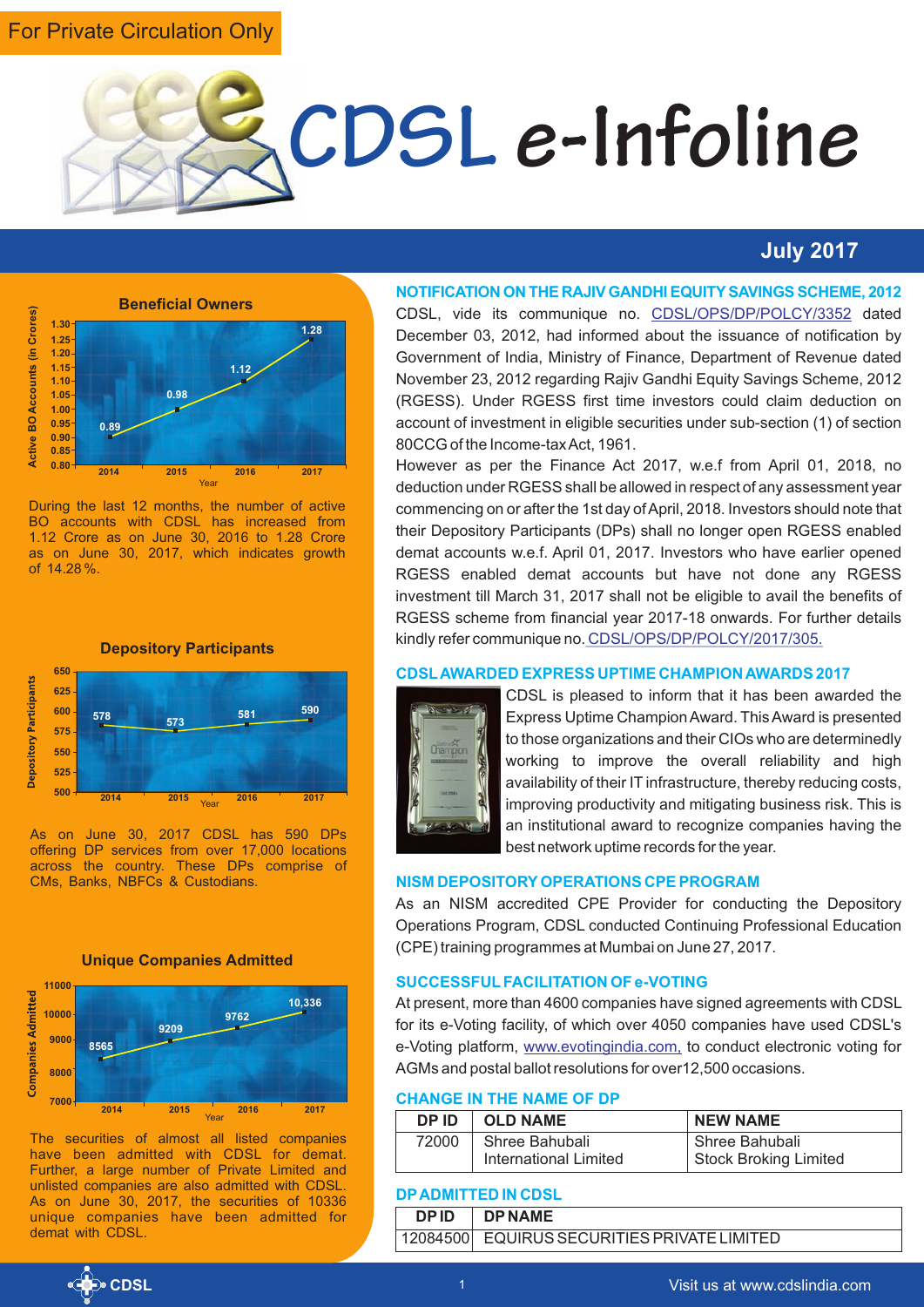## **CDSL e-Infoline**

#### **INVESTOR AWARENESS PROGRAMS (IAPs)**

During June 2017, CDSL BOPF Trust has conducted 18 IAPs across India. DPs / CMs also participated in these IAPs. These programs were directed towards educating Investors about depository services, investing in Capital Markets, etc. For details on forthcoming IAPs, kindly click on [Investor Meet.](https://www.cdslindia.com/investors/investor-meet.aspx)



Mr. Savio Joseph of SBICAP Securities Limited addressing the audience at an IAP conducted in Thiruvananthapuram, Kerala on June 15, 2017.



Mr. Anuj Gupta of Angel Broking Private Limited addressing the audience at an IAP conducted in Mysore, Karnataka on June 10, 2017.

#### **CDSL'S e-VOTING MOBILE APP(m-VOTING)**

CDSL' s e-Voting is an internet based system (<www.evotingindia.com>) through which shareholders can login and register their votes on company resolutions. The system processes and records votes automatically, which facilitates faster processing of voting results.

For convenience of shareholders, CDSL has launched "m-Voting"- a mobile app to facilitate e-Voting. m-Voting is designed with adaptive technology such that it fits in all Smart Phones/Screen sizes. The m-Voting app can be downloaded by shareholders on theirAndroid, iOS and Windows based mobile users.

#### **STEPS FOR SHAREHOLDERS TO VOTE THROUGH m-Voting**

- 1) Shareholders may login to the m-Voting App using their e-Voting credentials as provided in the notice of the company.
- 2) After entering the user id and password, shareholders will be directed to the EVSN (Electronic Voting Sequence Number) screen. Shareholders can select the EVSN to vote on a particular company.
- 3) Shareholders will be able to view their security holdings and the resolutions available for voting.
- 4) Shareholders can now select the relevant options i.e. Assent or Dissent for/against the resolutions on display.
- 5) Shareholders should click on submit and provide their confirmation to cast their votes.
- 6) Once submitted, votes will be automatically recorded and cannot be modified.
- 7) Shareholder may view his voting details till the end of the voting period of an EVSN.
- 8) m-Voting can also be used by shareholders at the AGM/EGM venue of companies who have availed of CDSL's venue voting facility. The shareholder has to click on the Venue option and enter the password as provided at the venue.
- 9) Shareholders may click on the Change Password option under Menu and change their password.
- 10) Shareholder can reset their password by entering their User Id and clicking on Forgot Password. Shareholder will then have to login as a new user and reset their password.

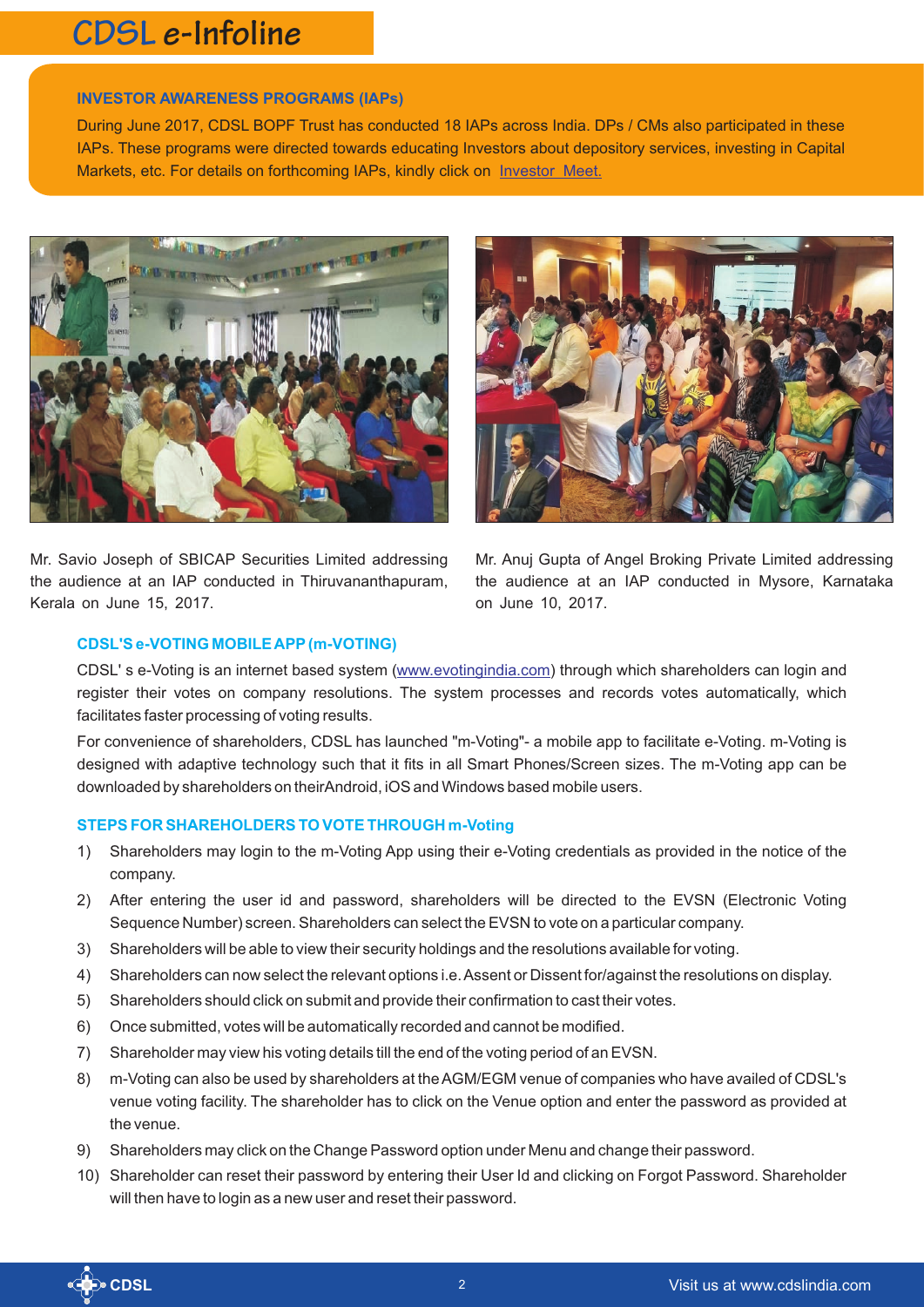### **CDSL e-Infoline**

### **CDSL LISTING CEREMONY AT NSE ON JUNE 30, 2017**



Shri T. S. Krishna Murthy, Chairman, CDSL inaugurating the listing programme with lamp lighting ceremony.



Shri P. S. Reddy, MD & CEO, CDSL lighting the lamp at listing ceremony.



Shri T. S. Krishna Murthy, Chairman, CDSL adressing the gathering at listing ceremony.



Shri T. S. Krishna Murthy, and Shri P. S. Reddy ringing the opening bell for CDSL listing.



Dignitaries at the CDSL listing ceremony.



CDSL team at listing ceremony.